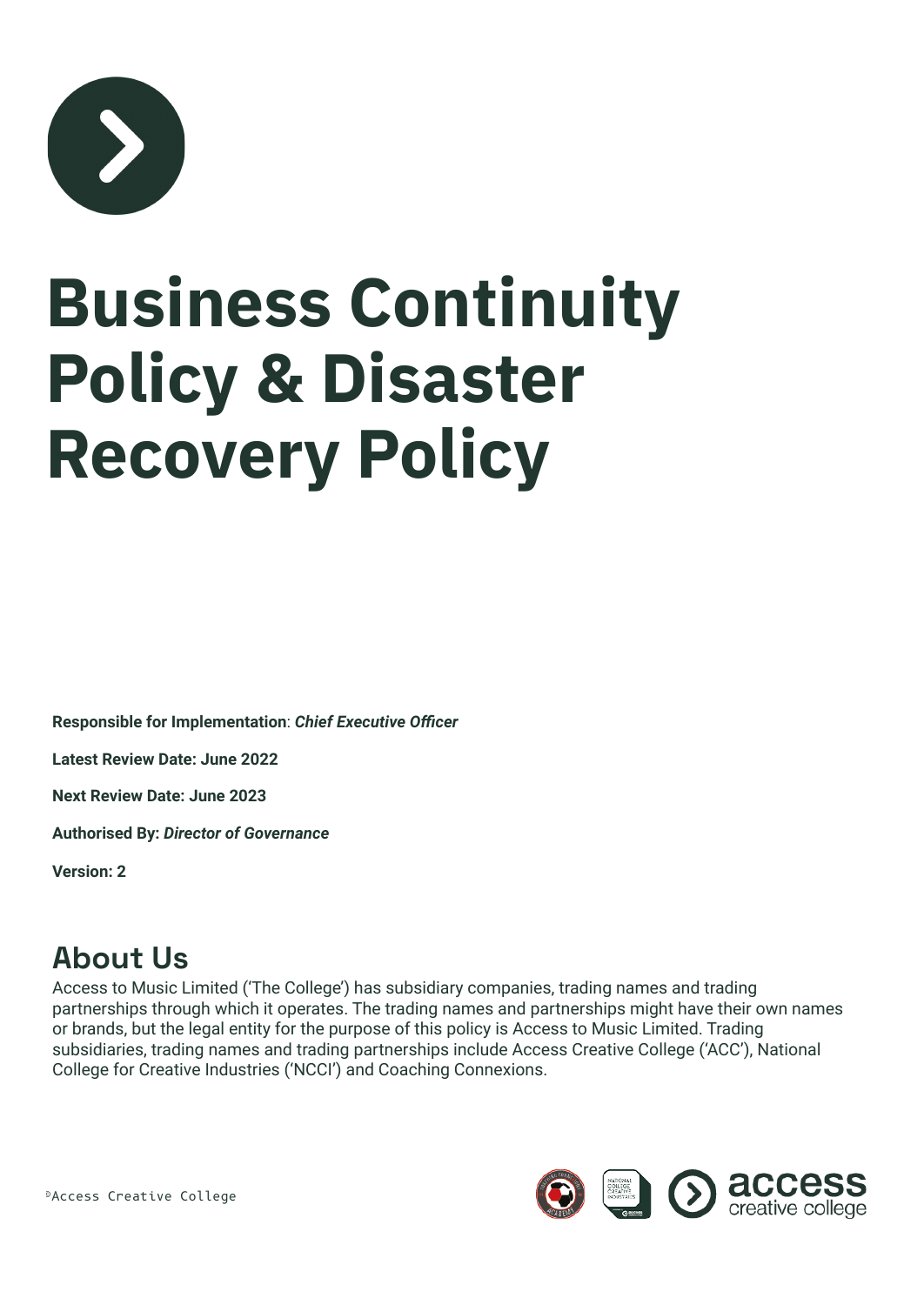

# **CONTENTS**

| PROVISION OF BUSINESS CONTINUITY AND DISASTER RECOVERY PLAN |              |
|-------------------------------------------------------------|--------------|
| (BCDR)                                                      | $\mathbf{2}$ |
| <b>STRATEGY</b>                                             | 3            |
| <b>AIMS AND OBJECTIVES</b>                                  | 6            |
| <b>AREAS OF RISK</b>                                        | 6            |
| <b>RESPONSIBILITIES AND ROLES</b>                           | 7            |
| <b>TRAINING</b>                                             | 9            |





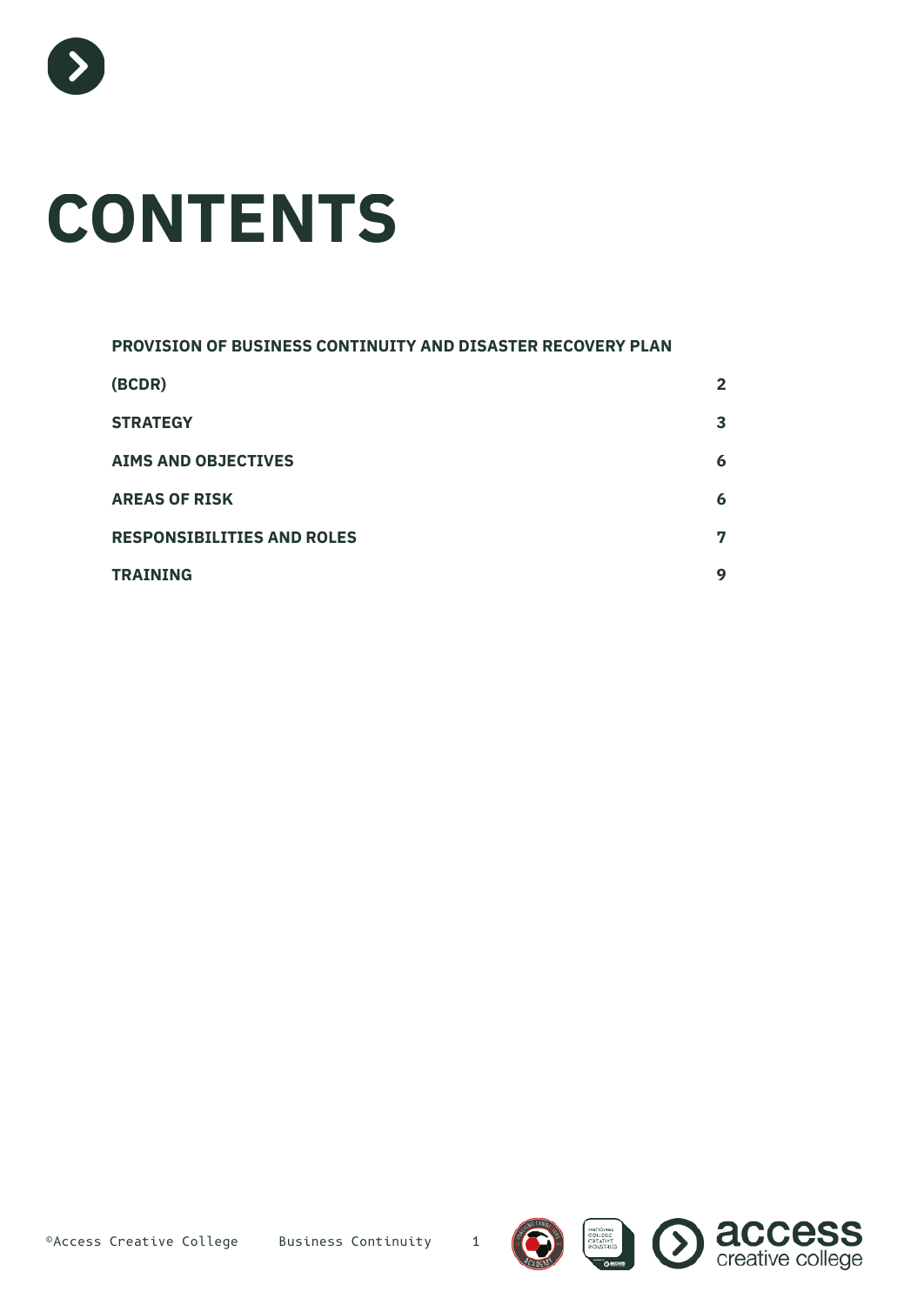

### **1. Provision of business continuity and disaster recovery plan ('BCDR')**

### **Scope**

The scope of the policy includes all activities related to the planning, administration and delivery of education and services to clients, visitors, participants, learners and apprentices. The scope also includes the day to day activities of all employees, staff and associates. It includes all Access to Music Centres. Where learner or apprentice programmes are delivered at third party or employer locations, Access to Music will work closely with the third party or employer, and closely adhere to guidance in their business continuity policies and plans.

### **Statement of policy**

Access to Music is committed to providing consistently high-quality education for learners and apprentices across a range of subject areas, mainly within the Music, Games, Media and Digital industries. Access to Music will take reasonable precautions to reduce disruption to delivery, caused by emergency or incident, insofar as is reasonably foreseeable. The purpose of the policy is to ensure that Access to Music can deliver a plan designed to continue to meet its aims in the event of a major incident which threatens personnel, premises or the operational structure of the service and requires special measures to be taken to restore a normal service.



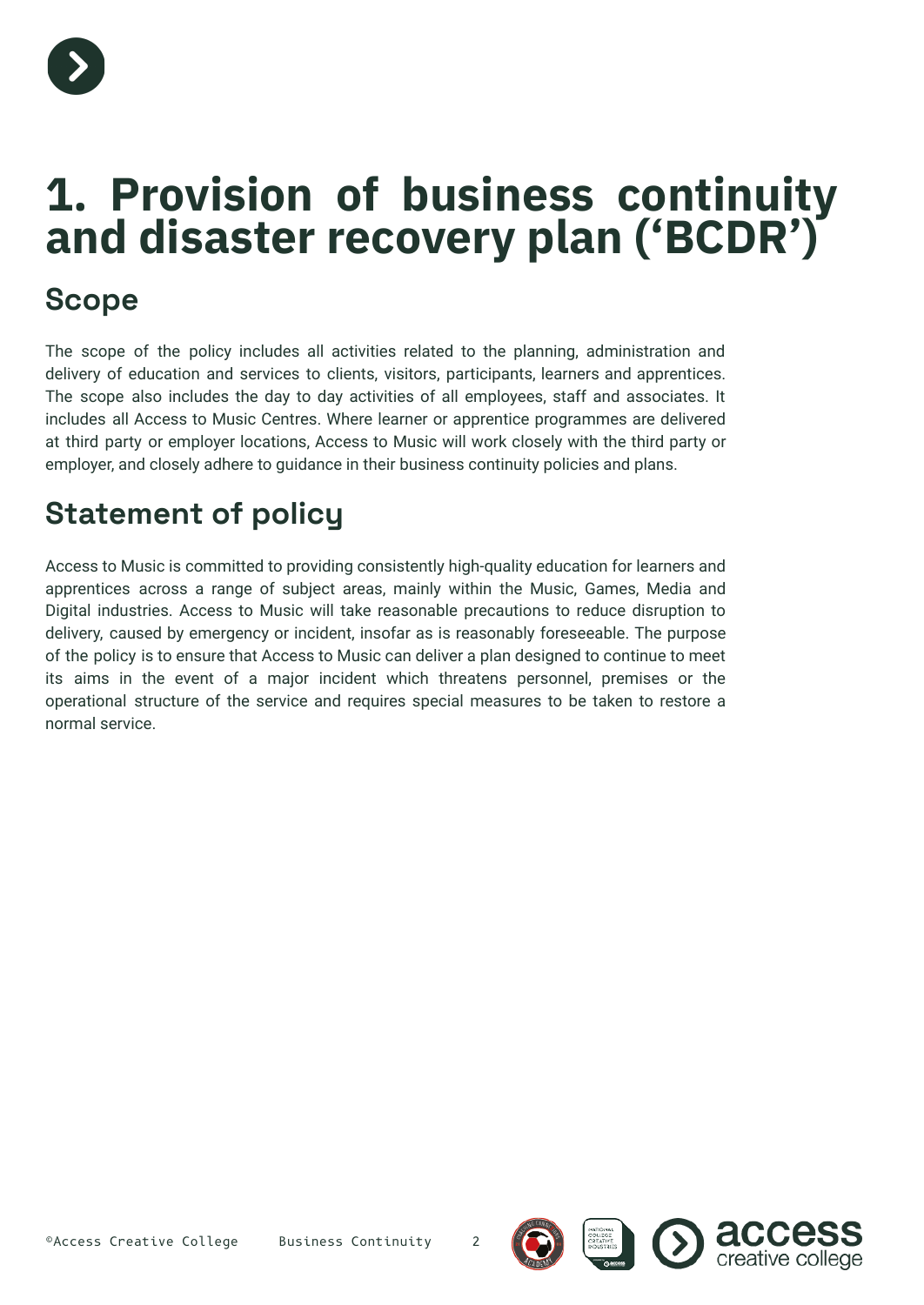

# **Strategy**

If a disaster is declared by a Director of the business the company's BCP will be activated.

#### **Staff communication will be via mobile phone (including social media/other apps where necessary) and email.**

The following organisations/people must be advised of the implementation of the Business Continuity Plan as soon as possible:

#### **Chief Executive Officer**

Jason Beaumont

jason.beaumont@accesstomusic.ac.uk

07985 528120

#### **Chief Operations Officer**

Matt Newbould

matt.newbould@accesstomusic.ac.uk

07825 197611

#### **Chief Finance Officer**

Paul Smith

paul.smith@accesstomusic.ac.uk

07825 966118





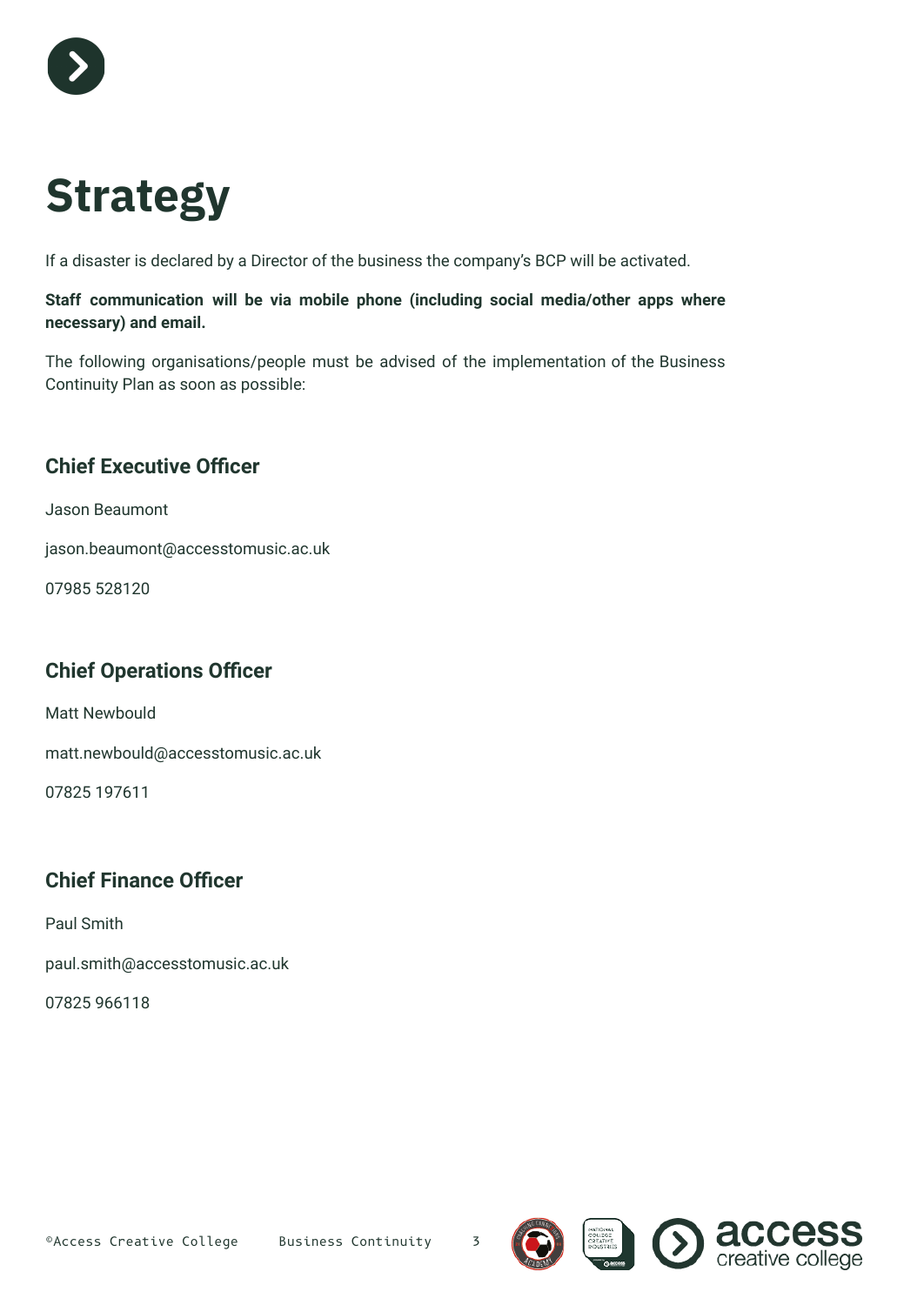

#### **Director of Planning & Technical Operations**

Frank Morrow frank.morrow@accesstomusic.ac.uk

07796 495 203

#### **Director of Estates**

Collette Byron colette.byron@accesstomusic.ac.uk 07889 067 979

#### **Director of People Services**

Rebecca Lawlor rebecca.lawlor@accesstomusic.ac.uk 07917 497825

**Centre Managers and programme Directors (where geographically appropriate):**

#### **Head of Curriculum Operations**

Tommie Wincott

tommie.wincott@accesstomusic.ac.uk

07580 818 664



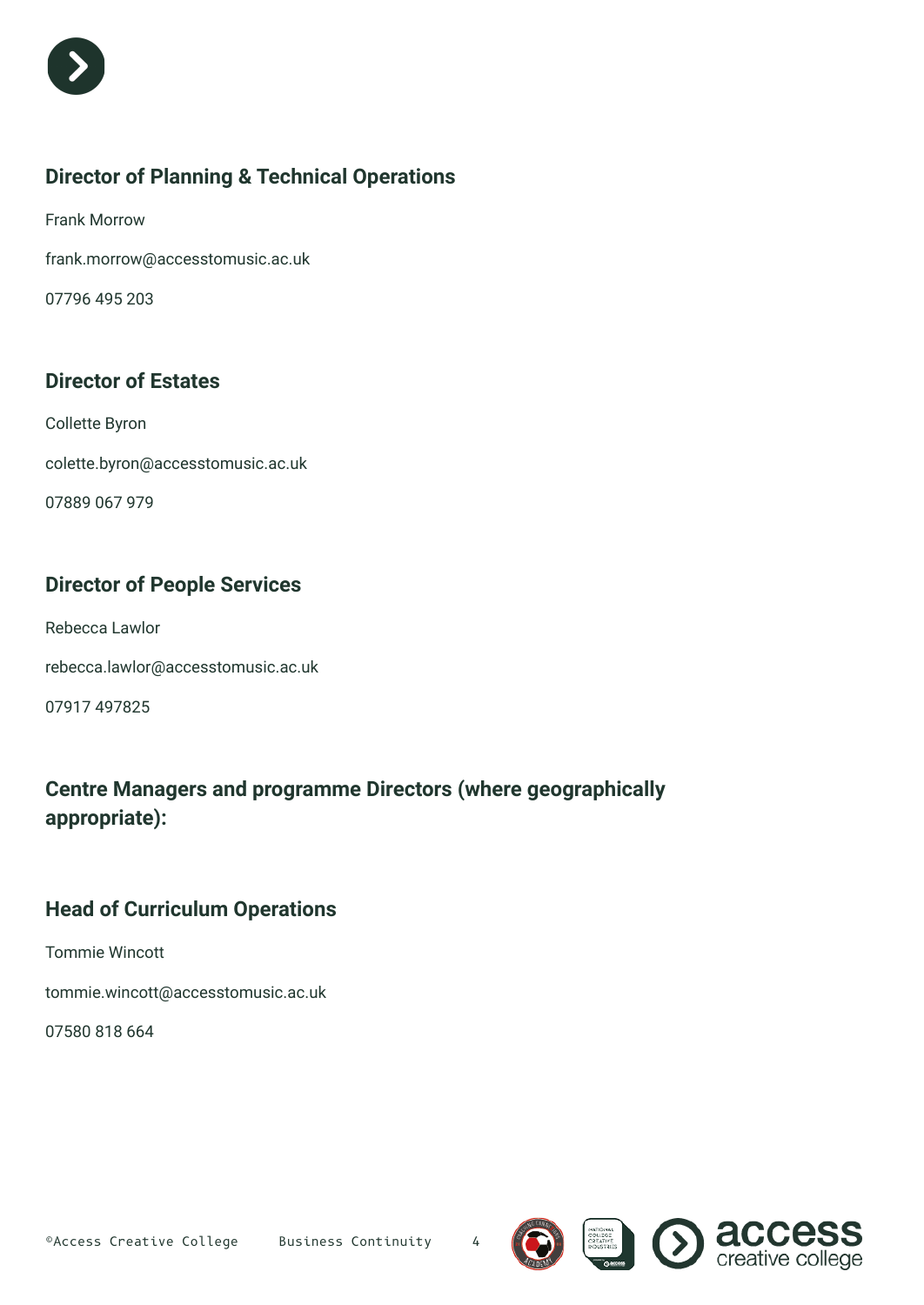

#### **Sports Provision**

Gary Judge

gary.judge@accesstomusic.ac.uk

07904 856 284

#### **Director of Apprenticeships**

Abby Moore

abby.moore@accesstomusic.ac.uk

07494 583420

### **Other Stakeholders/Key Contacts (as deemed necessary and only by prior approval of the Chief Executive or his/her designated deputy)**

- Tribal Group (Education Business Systems) outsourcing@tribalgroup.com
- Information Commissioner's Office www.ico.org.uk
- Health and Safety Executive (HSE) www.hse.gov.uk
- Data Protection Group dataprotection@accesstomusic.ac.uk
- ESFA Primary Contact(s) Matt Lewis mathew.lewis@education.gov.uk 07701371490







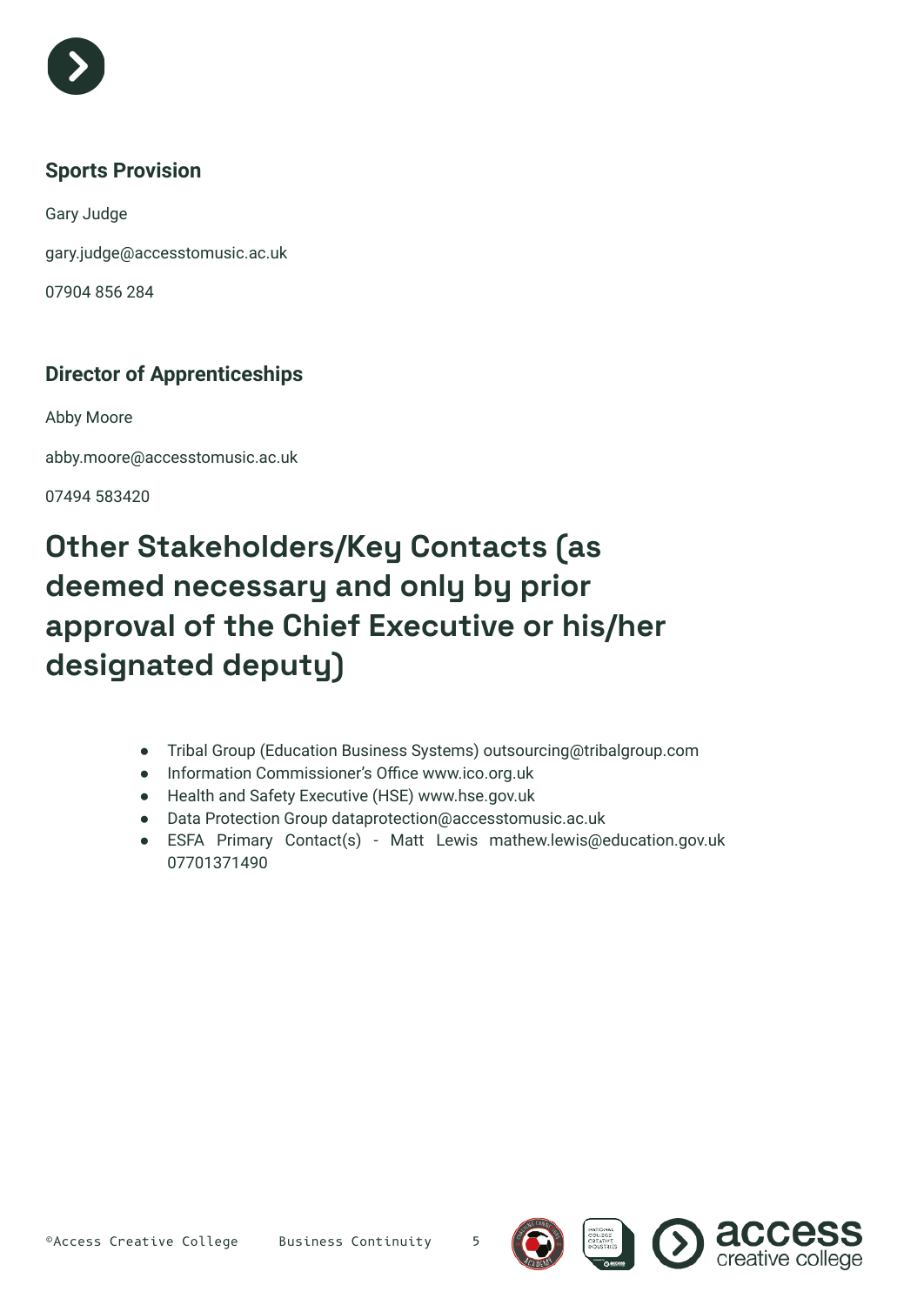

## **2. Aims and objectives**

**2.0** The main aims of the BCDR are:

- To create an awareness of the need for business continuity planning
- Provide a planning framework for responding to major incidents
- Identify major areas of risk for business continuity
- Outline the responsibilities of individuals and groups
- Identify staff members who should be members of the Emergency Management Team and Business Continuity Working Group
- Outline training and testing needs

**2.1** The two main aims of the Plan are:

- To prevent or limit loss of life or injury, and to limit or minimise damage to assets and/or buildings (emergency recovery)
- To bring the College/Provision back into full operation with minimal disruption (business recovery)

**2.2** The main aims will be addressed by coordinating the response of all departments and staff in the event of a major incident to ensure that business critical functions are reinstated as soon as possible and all services are restored concurrently.

### **3. Areas of risk**

**3.1** The major areas of risk of business continuity for the College have been identified as:

- Closure or partial closure of a centre due to fire, loss of services, flood, adverse weather conditions, bomb threat or other incident
- Loss of life and/or major injury sustained on or off site
- Major infection/illness forcing closure or partial closures of a centre
- Major loss of IT capacity due to theft, hacking/virus/equipment failure or damage





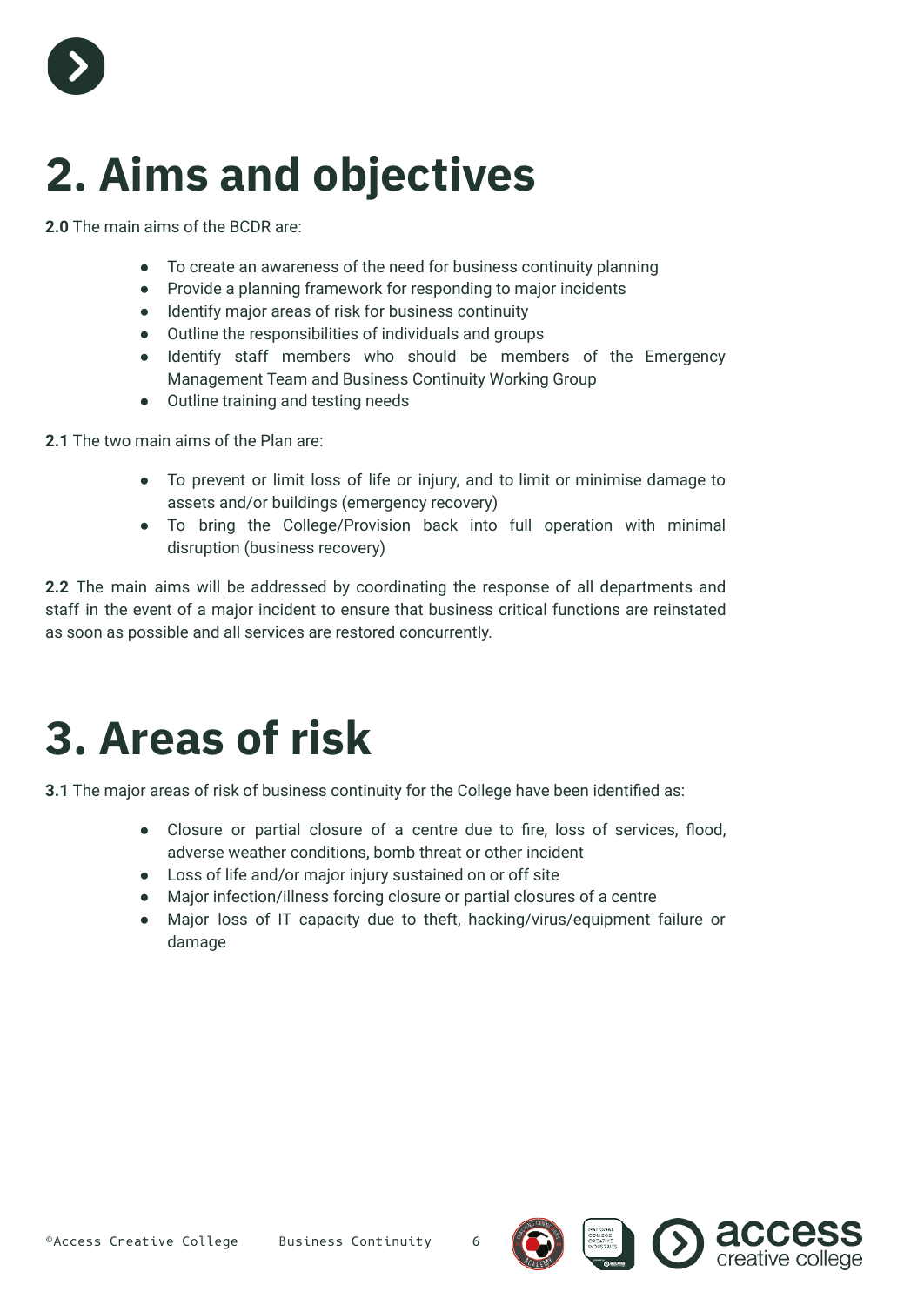

# **4. Responsibilities and roles**

**4.1** The Chief Executive Officer and Executive Leadership Team.

The Executive Leadership Team (ELT) is responsible for the internal approval of the Policy and the Plan.

**4.2** Any decision on the closure, or part closure of a site that would affect a number of staff and students should be taken only by a Statutory Director. In the absence of a Director another member of the ELT should take the decision. The Decision Making 'tree' is set out below and should be followed in all instances:

- Chief Executive Officer
- Statutory Director
- Chief Operating Officer
- Director of Estates and Health & Safety

**4.3** As soon as possible after an incident has developed the Chief Executive Officer (CEO) or in their absence a Statutory Director or a member of the ELT (as above) will assess the situation to see if the Plan needs to be put into effect.

**4.4** On implementation of the Plan the CEO or Director should convene the Emergency Management Team as soon as possible.

**4.5** On implementation of the Plan the CEO or Director should convene the Emergency Management Team as soon as possible.

**4.6** The Emergency Management Team (EMT)

The EMT will comprise (as a minimum) the following key personnel - Chief Operating Officer, Director of Estates and Health & Safety, Director of Planning & Technical Operations, AN Other Statutory Director. Other members of the ELT will be seconded to the EMT as required.

The EMT has responsibility for the implementation of the Plan during an incident. All members of the EMT should hold a copy of the Plan.

**4.7** After any incident involving the Plan, the EMT are responsible for feeding back to the Business Continuity Working Group any issues or recommendations arising from the implementation of the Plan.

**4.8** Team Leader of the EMT

The Team Leader will normally be the Chief Operating Officer or in their absence a Director or a member of the ELT. They will involve all those members of the ELT as are necessary to deal with the crisis situation and the aftermath, plus other relevant personnel as needed.

**4.9** The Team Leader will be responsible for officially declaring an incident over and allowing the Plan to be closed down.



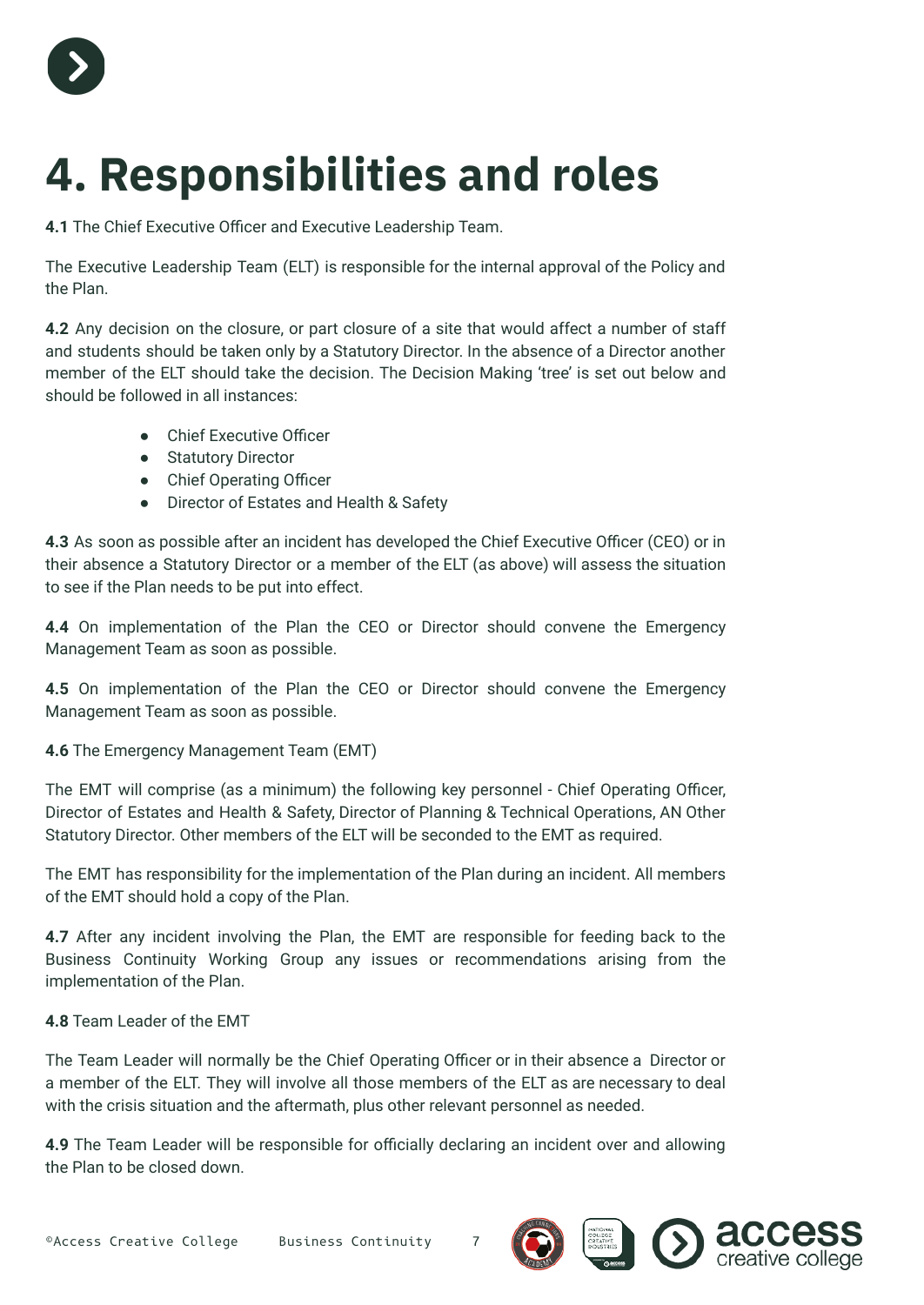

#### **4.10** Business Continuity Working Group (BCWG)

The BCWG will meet at least twice per year and will include members of the EMT and ELT as determined appropriate by the CEO.

**4.11** The BCWG is responsible for the identification of and prioritisation of critical business processes within the College, and the business impact assessment of the loss or impairment of these processes.

**4.12** The BCWG is responsible for devising appropriate methods and processes for the recovery of the critical business processes.

**4.13** The BCWG is responsible for the review, development and update of the Plan, and should debate developments in the field of business continuity internally and externally.

**4.14** Department Heads (Heads of School, Support Staff Managers)

Department Heads should have their own recovery plan (or stepped measures) to aid emergency and business recovery in a given incident. This plan should support the College Plan but should focus on the departments own functions including where necessary student welfare and support in curriculum areas.

**4.15** In incidents which are unlikely to affect the College as a whole, these departmental plans or stepped measures may be initiated by the Departmental Head, who should inform the EMT or a member of the ELT of this decision.

**4.16** All staff are responsible for ensuring that they operate in such a way as to minimise the risk of a business interruption occurring. Staff are obliged to raise with the BCWG or their line manager any real or perceived risk which may impact on the business continuity of the College.